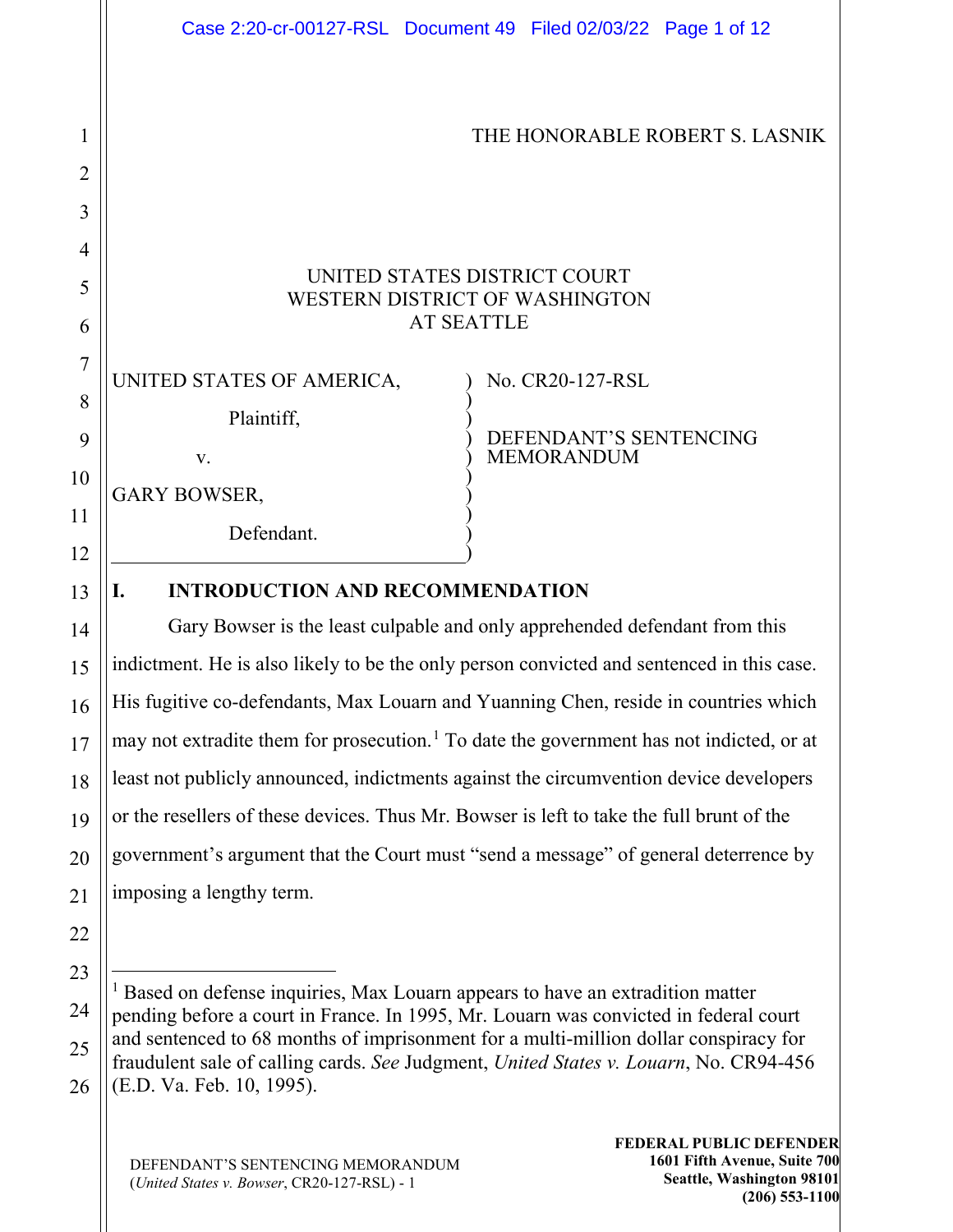Mr. Bowser was used by Max Louarn. Unlike his co-defendants, Mr. Bowser used his real identity on the website. He took all the risk, and reaped the smallest profit. The overall enterprise "generated at least tens of millions of dollars of proceeds from the sale of its circumvention devices." Dkt. 40 at 12 (plea agreement). Of these "tens of millions" in proceeds, Louarn and Chen must have made millions, while the unindicted developers and resellers of these circumvention devices made the rest. Mr. Bowser, who took no steps to hide his online identity, was paid \$500 to \$1000 a month over the course of seven years to maintain Louarn's websites and to promote his products. Based on a reconstruction of records provided in discovery, it is estimated that Mr. Bowser made a total of \$320,000 over the seven years.

Mr. Bowser never met Louarn or Chen in person, and unlike other unindicted conspirators was not part of Louarn's social life, which included lavish vacations and parties. Mr. Bowser "met" Louarn after moving to the Dominican Republic to live an "ex-pat" life of semi-retirement. Unlike Louarn's lifestyle, Mr. Bowser lived a modest life in a modest apartment. Ex. 1 (photos of Bowser apartment).Then Mr. Bowser became involved in Louarn's enterprise after losing his relatively modest nest egg in a bad real estate venture.

Louarn created the enterprise from Europe, while Chen was responsible for manufacturing the devices that were designed and updated by developers who were paid handsomely for their services. The products were then purchased and sold by resellers, who were independent contractors. Mr. Bowser maintained websites which promoted and advertised the products, hosted forums, and provided customer support. Some of his \$320,000 in income came from ad revenue generated from the independent resellers.

Mr. Bowser played a significant role, but he was not the leader, was not in control of the enterprise, and was not the manufacturer of the devices. Without Chen or

DEFENDANT'S SENTENCING MEMORANDUM (*United States v. Bowser*, CR20-127-RSL) - 2

**FEDERAL PUBLIC DEFENDER 1601 Fifth Avenue, Suite 700 Seattle, Washington 98101 (206) 553-1100**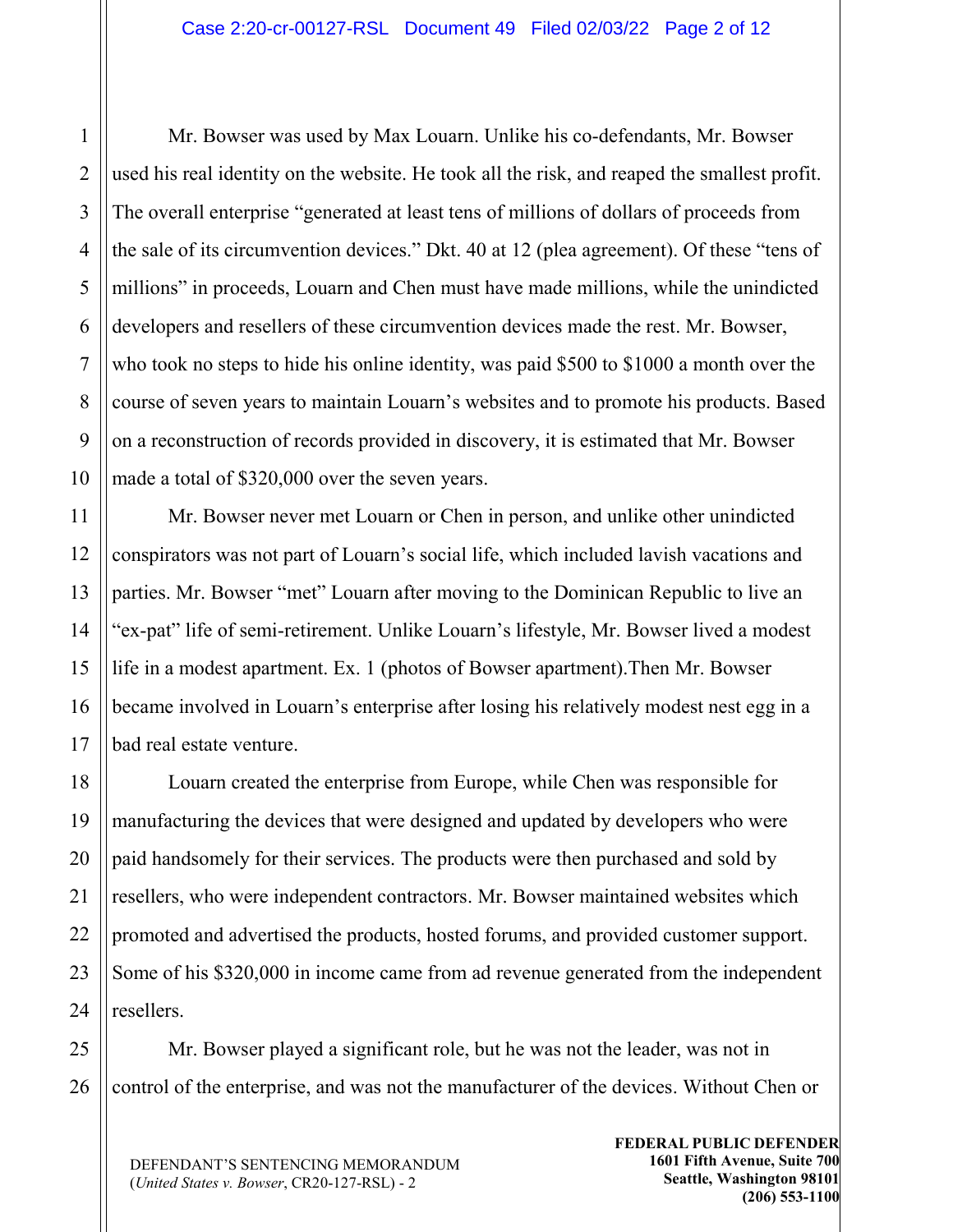Louarn, there would be no enterprise. But without Mr. Bowser, Louarn would have found someone else to be "the face" of this effort.

Mr. Bowser has accepted full responsibility for his actions and has expressed sincere shame and remorse. He has pled guilty and taken the unusual step of accepting a consent judgment in his civil case with Nintendo before criminal judgment. *See Nintendo of America Inc. v. Gary Bowser*, No. C21-519-RSL, Dkts. 23–25. Mr. Bowser has already served a significant sentence by spending 16 months in pretrial detention under harsh conditions.

Recognizing the seriousness of this offense, Mr. Bowser's role, his history, his remorse, and the steps he has already taken toward rehabilitation, we ask the Court to impose a 19-month sentence of imprisonment.

## **II. MR. BOWSER'S HISTORY AND PERSONAL CHARACTERISTICS**

The PSR captures much of the chronology of Mr. Bowser's life. PSR  $\P$  62–97. Mr. Bowser grew up being home schooled while following his father's jobs and travelling through much of Canada and the United States. He led somewhat of a solitary existence as a child, and much of his education was through correspondence schools. He was a good student and eventually was drawn to computers, which became a lifelong passion. At a very young age, he began businesses related to computers, while at the same time helping to support his father who had since retired.

He created a successful business manufacturing interactive kiosks for the government in Toronto, Canada. Eventually that business closed when the city turned to a Microsoft-based platform and away from Texas Instruments, which Mr. Bowser used in his kiosks. In his personal life, he had many challenges. Not mentioned in the PSR is a girlfriend who was murdered. Mr. Bowser was also the victim of serious domestic violence at the hands of another girlfriend, which landed him in the hospital three times. PSR ¶ 71. Due to his early childhood raised on the road, and as an only child after his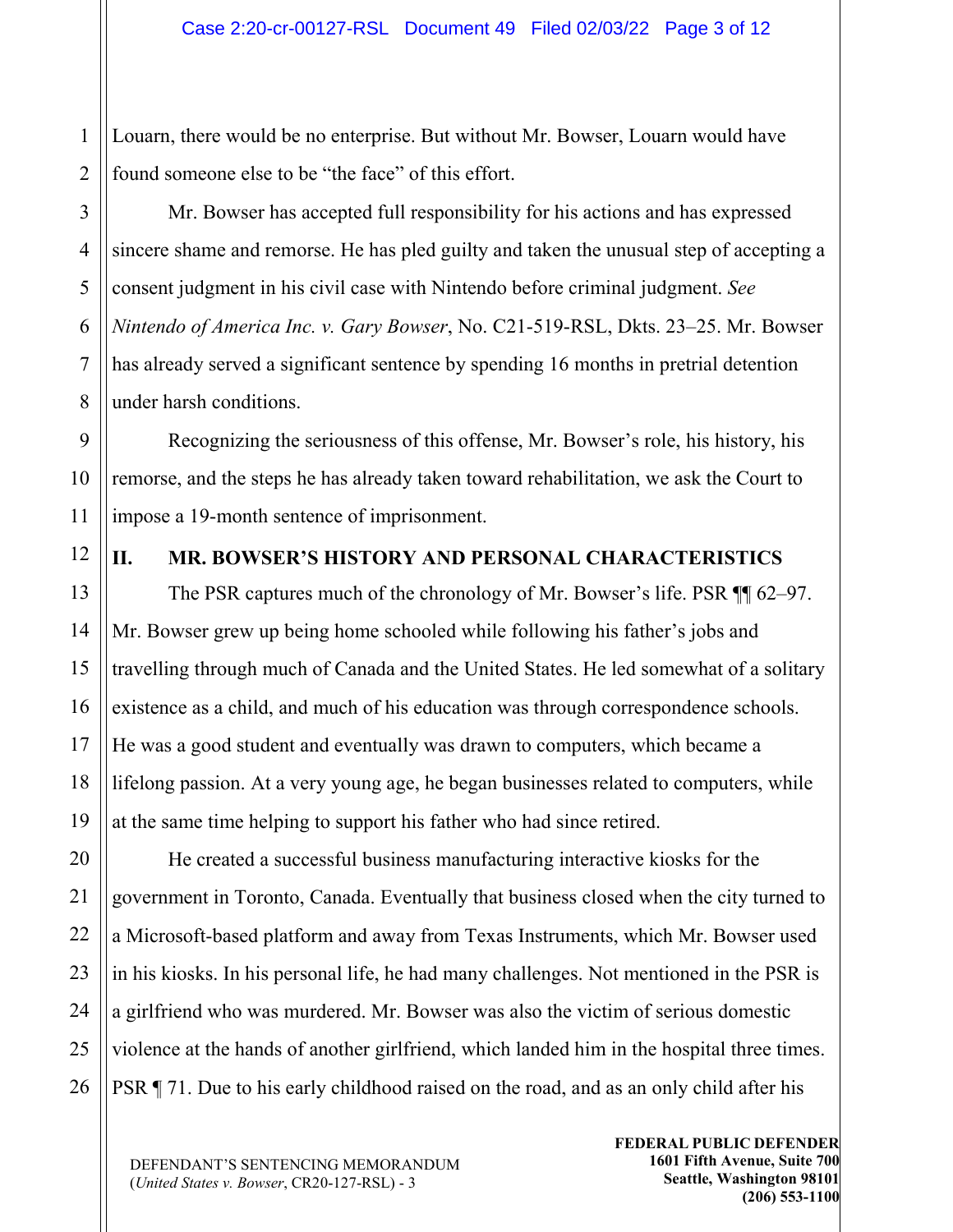older brother died in a plane crash, he never connected with his half-siblings. His mother died when he was 15, which led to his history of excessive drinking. And when his father passed, he was essentially alone with no real family. PSR  $\P$  62, 67.

Interviews of friends and acquaintances who knew Mr. Bowser before and during his time in the Dominican Republic describe a man seeking friendship and often being taken advantage of financially by those around him. Tony Dociak, who met Mr. Bowser in Toronto in 1993, was his closest friend before Mr. Bowser left for the Dominican Republic. Ex. 5 (Memorandum of Dociak interview, filed separately under seal). Dociak, who only had sporadic contact with Mr. Bowser while he was living in the DR, described Gary as a very kind and caring individual. He describes Mr. Bowser's penchant for getting taken advantage of by customers at a computer repair store he ran, and also being taken advantage of by business partners in an earlier business he had started with another couple. *Id.* Mr. Dociak is willing to assist Mr. Bowser once he returns to Canada.

Shawna Berthelot, the Canadian ex-wife of Wilkins Feliz, the young man that Mr. Bowser considered a "step-son," describes her interactions with Mr. Bowser and what was reported to her by her late ex-husband. Ex. 6 (Memorandum of Berthelot Interview, filed separately under seal). Mr. Bowser paid all the expenses for Ms. Berthelot to travel to the Dominican Republic after Wilkins Feliz was seriously injured in a motorcycle accident, and then again paid for a second trip when Feliz died from an unrelated virus. She noted that Mr. Bowser "wanted to please people and be liked." *Id.* He refused to let her pay for anything on her two trips to the Dominican Republic. Ex. 2 (photos from the trip). She also observed how others had taken advantage of Mr. Bowser's kindness and generosity. She, too, has offered to help Mr. Bowser upon his return to Canada.

26

1

2

3

4

5

6

7

8

9

10

11

12

13

14

15

16

17

18

19

20

21

22

23

24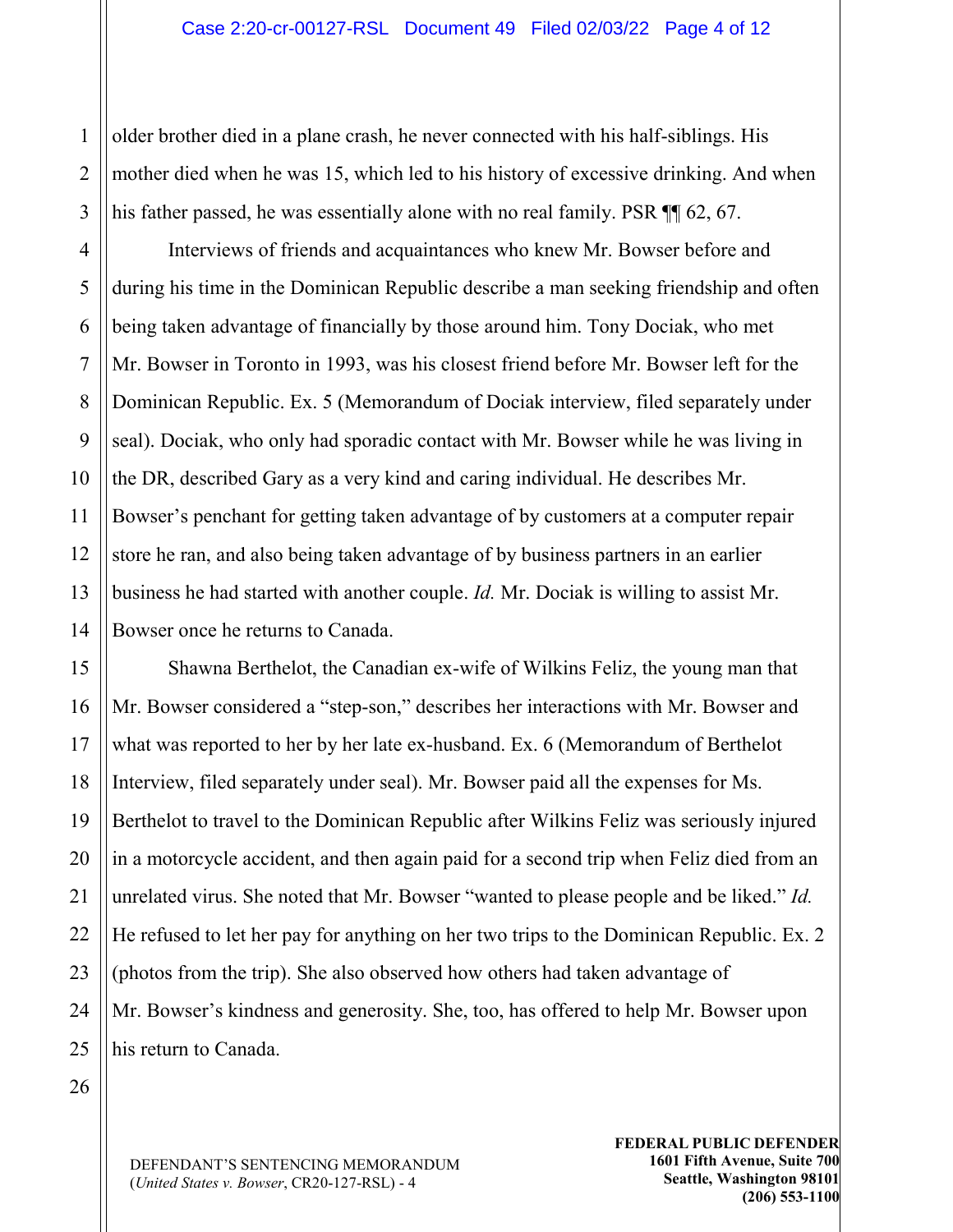In 2018, Mr. Bowser contracted elephantiasis (lymphedema), a lymphatic disorder likely from a mosquito bite, which caused morbid swelling of his left leg. Then when the COVID-19 pandemic set in, Mr. Bowser became depressed, began drinking more heavily, and gained a substantial amount of weight. And then his home was raided, his computers seized, and in an orchestrated expulsion from the Dominican Republic he was put on a plane to Canada, with a stop in New Jersey where federal agents arrested him on this indictment. He has been in custody ever since.

#### **III. THE SENTENCING GUIDELINES**

The defense arguments concerning the guideline calculation issues are set forth in portions of the attached letter to U.S. Probation. Ex. 3 (letter). During this presentence report review process, the government had asked for a manager or supervisor guideline adjustment, and the defense asked for a minor role adjustment. Probation ultimately determined that neither the increase for manager or supervisor nor the reduction for minor role should be granted. After a discussion with the government, we have agreed that neither party will be pressing or focusing on these specific guideline arguments but instead will focus attention on how Mr. Bowser's actions and role in this offense inform the  $\S 3553(a)$  analysis of Title 18. Thus there are no guideline calculation disputes.

## **IV. WHY THE SENTENCING GUIDELINES LOSS TABLES ARE A POOR VEHICLE FOR CONSIDERATION IN DETERMINING AN APPROPRIATE SENTENCE**

The stipulated 24-level increase in Mr. Bowser's guideline range for loss amount overstates the seriousness of this offense and his role in the offenses, and act as an imperfect measure for determining the appropriate punishment. Using this standard as the driving force fails to account for Mr. Bowser's relatively small gain of about \$320,000 over seven years, when compared to the "tens of millions of dollars" in proceeds received by others, including millions by his co-defendants and many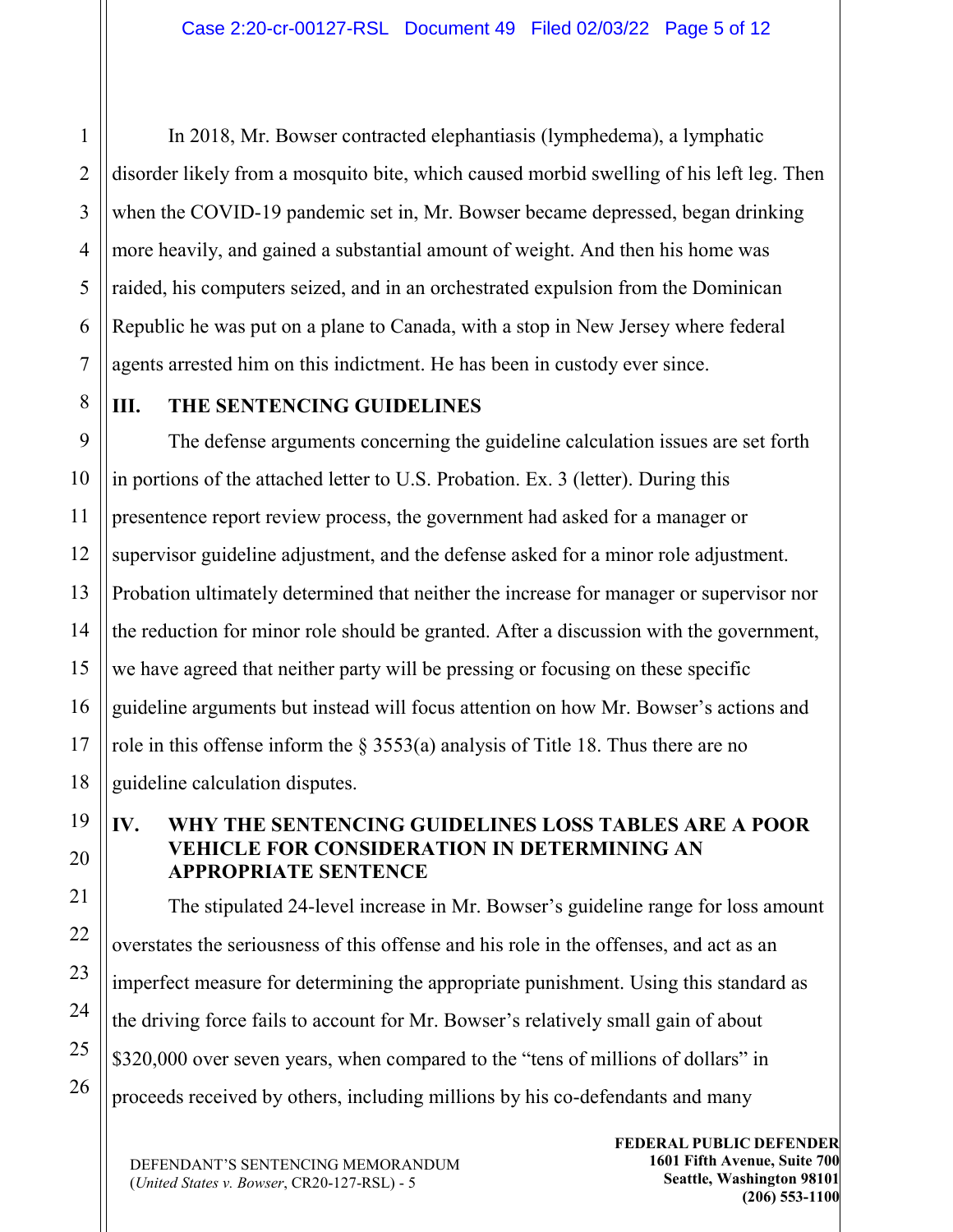1 2 hundreds of thousands of dollars, if not millions, by the unindicted developers and resellers.

When determining whether a variance should be considered on this point, and using Mr. Bowser's gain as an alternative measure for determining a variance, this would result in a 12-level (not a 24-level) increase in the offense level. This would bring Mr. Bowser's "guideline range" down to level 21 and, without a minor role adjustment, to a range of 37 to 46 months.

8 10 Mr. Bowser's case is a prime example of why the fraud guidelines and their reliance on loss amounts have long been criticized as a poor measure for determining an appropriate sentence. *See* Mark W. Bennett, *Addicted to Incarceration: A Federal Judge Reveals Shocking Truths About Federal Sentencing and Fleeting Hopes for Reform* (April, 2018), *Federal Sentencing Reporter*, found at

13 14 15 16 17 18 19 <https://ssrn.com/abstract=3156250> ("Perhaps the greatest consensus among federal trial judges about the lack of empirical data to support a guideline is the fraud guideline. The fraud guideline, 2B1.1, can result in a guideline range, in a fairly typical high-end loss case, 'equal to first-degree murder and three times longer than "second degree murder."' There is simply no empirical basis to justify this ridiculous result, or for that matter, any of the other thousands of fraud sentences informed by the fraud guideline each year. I have never been able to find an empirical basis for even *one* of the dozens of specific offense characteristics contained in the fraud guideline." *Id.* at 96.) As Judge Jed S. Rakoff has written, the fraud guideline reflects "an ever more draconian approach to white collar crime, unsupported by any empirical data." *United States v. Gupta*, 904 F. Supp. 2d 349, 351 (S.D.N.Y. 2012).

3

4

5

6

7

9

11

12

DEFENDANT'S SENTENCING MEMORANDUM (*United States v. Bowser*, CR20-127-RSL) - 6

**FEDERAL PUBLIC DEFENDER 1601 Fifth Avenue, Suite 700 Seattle, Washington 98101 (206) 553-1100**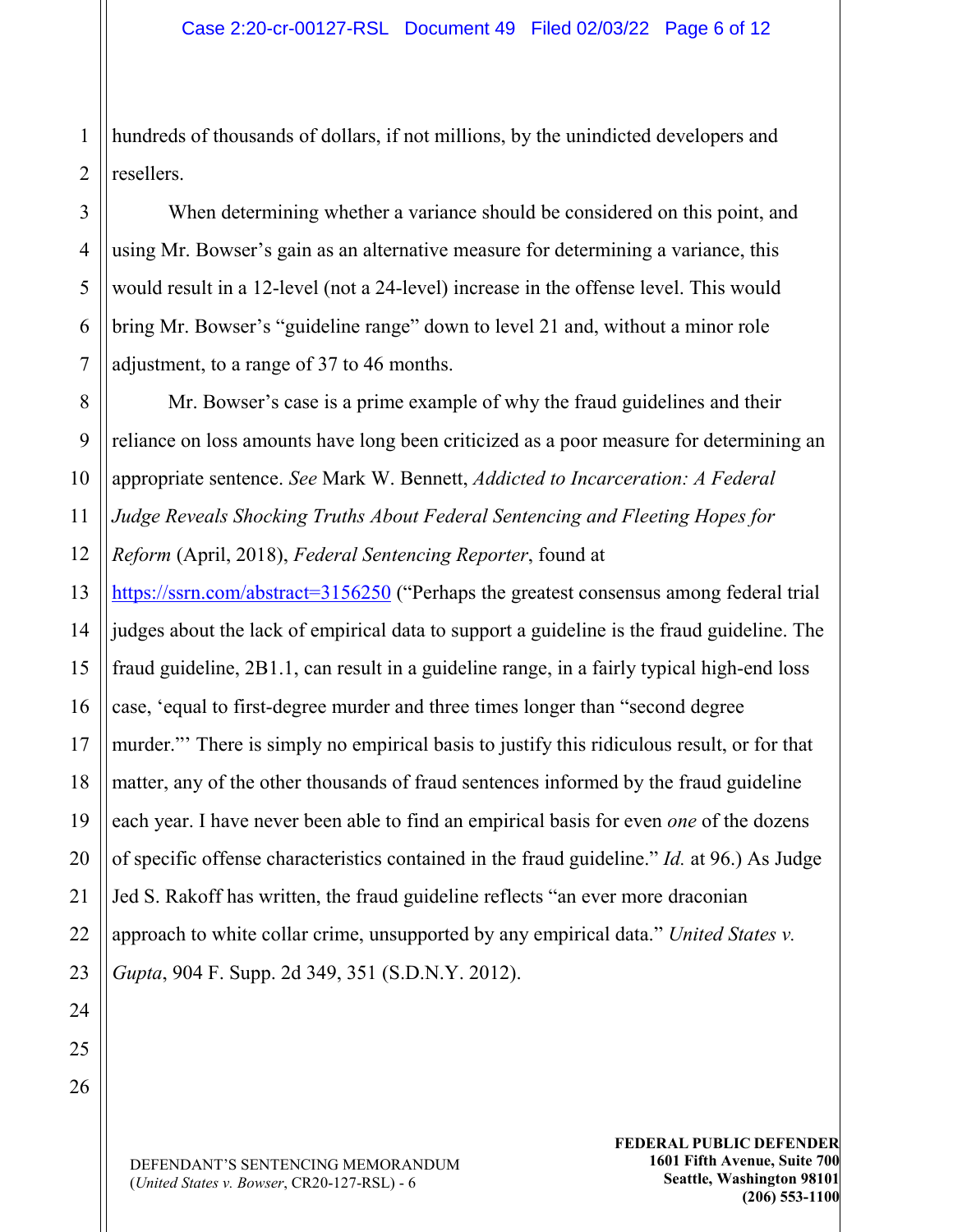# **V. COMPARABLE DEFENDANTS TO MR. BOWSER IN SIMILAR TYPES OF CASES HAVE RECEIVED SENTENCES LESS THAN WHAT MR. BOWSER HAS ALREADY SERVED**

In *United States v. Nomm*, a 36-year-old Estonian who waived extradition and pled guilty to "the largest criminal copyright case in U.S. History," in a scheme that involved the online sale of pirated movies, music, and other works, received an agreed sentence of one year and one day. *See* No. 1:12-CR-00003 (LO) (E.D. Va.), Dkt. 205f. The agreed loss amount exceeded \$400 million. The DOJ press release emphasized that the group received at least \$175 million in proceeds. Nomm was a participant in the conspiracy for five years. The government viewed his conviction and sentence as a "significant step forward" and vowed to pursue all the other defendants, and that Nomm's sentence reflected his acceptance of responsibility. Ex. 4 (DOJ Press Release). This case is instructive because the loss amounts and the total proceeds are greater than Mr. Bowser's case, Nomm participated almost as long as Mr. Bowser, and based on his acceptance of responsibility the government viewed that his sentence sent an adequate message of general deterrence. The same should be true here.

In *United States v. Whitehead*, 532 F.3d 991 (9th Cir. 2008), the defendant received probation after a jury convicted him for a one-million-dollar violation of the Digital Millennium Copyright Act. His guidelines were 41 to 51 months. The Ninth Circuit upheld the probation sentence after a government appeal. Although the loss was one million dollars, Mr. Whitehead "personally earned over \$400,000 from" the scheme. *Id.* at 994. While the overall loss amount in *Whitehead* is less than here, his personal gain was greater than Mr. Bowser's and he went to trial. Mr. Bowser is not asking for a probation sentence.

1

2

3

4

5

6

7

8

9

10

11

12

DEFENDANT'S SENTENCING MEMORANDUM (*United States v. Bowser*, CR20-127-RSL) - 7

**FEDERAL PUBLIC DEFENDER 1601 Fifth Avenue, Suite 700 Seattle, Washington 98101 (206) 553-1100**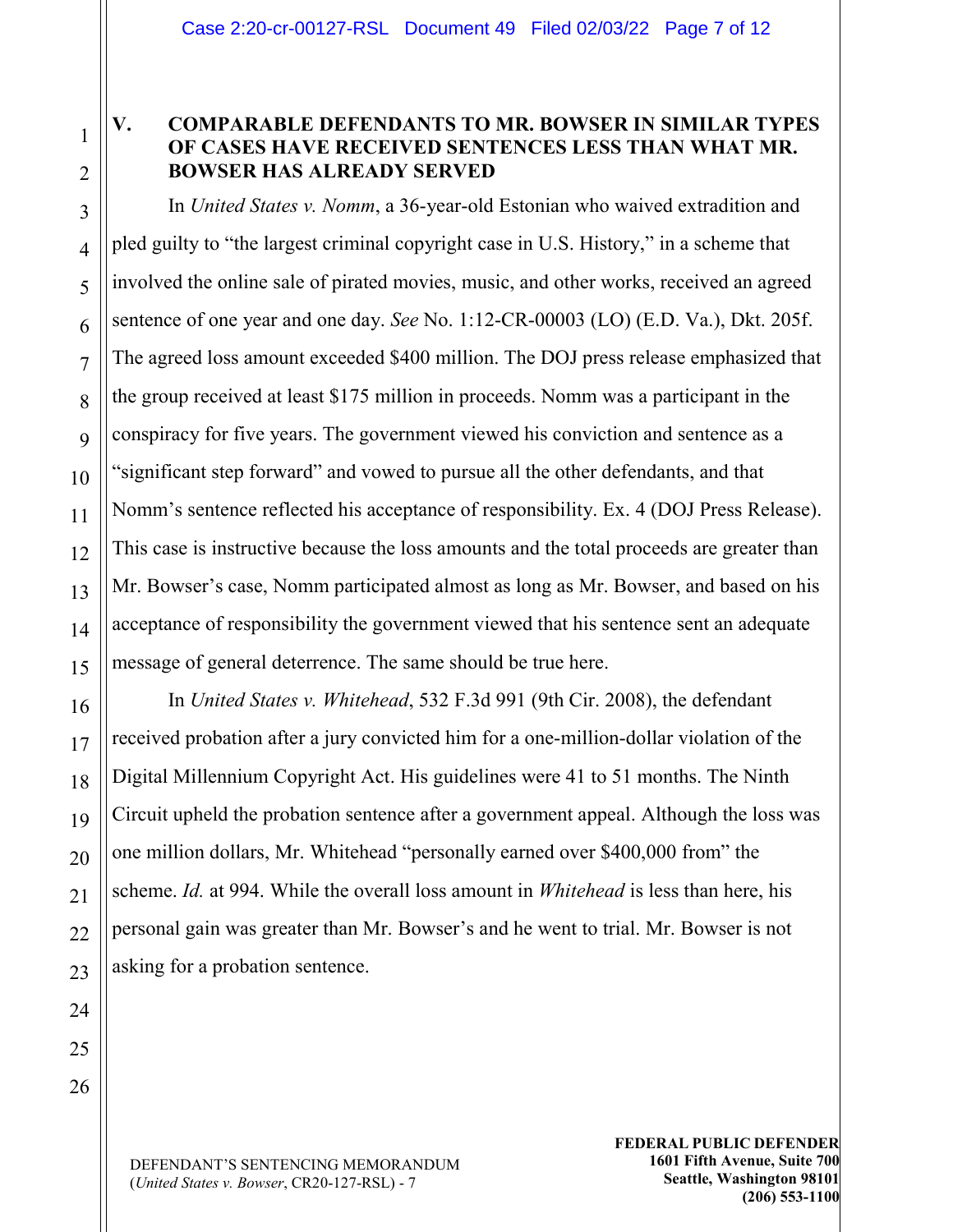## **VI. MITIGATING CIRCUMSTANCES THAT SUPPORT A SENTENCE OF 19 MONTHS**

# **A. The Relatively Minimal Gain Mr. Bowser Received from This Offense and His Role** *Vis a Vis* **Max Louarn and Yuanning Chen**

Mr. Bowser was essentially a paid employee of Max Louarn, with the added benefit of keeping modest ad income from the website. Mr. Bowser did not have a proprietary role in the enterprise, and he did not have control over the manufacture of the circumvention devices. The amount of pay he received, and the exposure he had to arrest and prosecution, compared to Chen and Louarn, speaks loudly to the wide disparity in culpability.

Mr. Bowser is a person who wants to be liked, and his generosity is something that others have taken advantage of. In this case, Louarn used Mr. Bowser to be the public face of the enterprise, while Louarn remained in the background. It is now Mr. Bowser alone facing the brunt of this prosecution.

# **B. The Unusually Harsh Circumstances of His Confinement Over the Last 16 Months**

The circumstances of Mr. Bowser's confinement are far harsher than most pretrial detainees with similar characteristics, charged with similar conduct, would suffer. This disparate and harsher confinement began with his initial detention and arrest. Because Mr. Bowser is a Canadian citizen with no status in the U.S. and no family resources in Canada, it was impossible to achieve his presumptive pretrial release. He has been detained since his initial appearance in New Jersey on October 2, 2020. By the time of sentencing, Mr. Bowser will have been confined for over 16 months in pretrial detention, much of it in lockdown or partial lockdown due to the COVID-19 pandemic.

The BOP medical records help to paint a picture of this long pretrial confinement. When Mr. Bowser first arrived at the Federal Detention Center, his elephantiasis caused him difficulty standing on his left leg and required either a

DEFENDANT'S SENTENCING MEMORANDUM (*United States v. Bowser*, CR20-127-RSL) - 8

**FEDERAL PUBLIC DEFENDER 1601 Fifth Avenue, Suite 700 Seattle, Washington 98101 (206) 553-1100**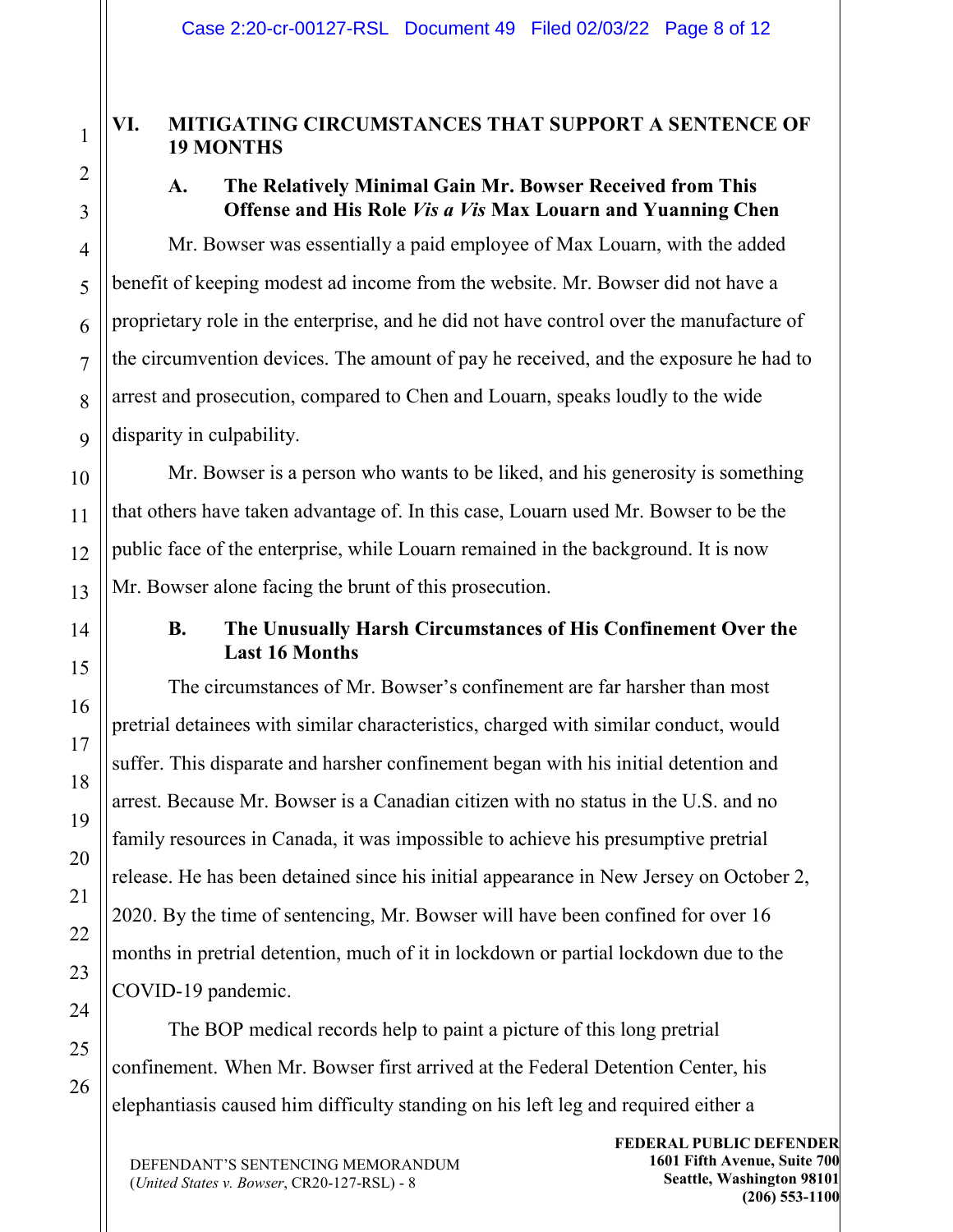wheelchair or cane. These problems continued into 2021 and are described in the records as a "permanent deform[ity]," which presented challenges for Mr. Bowser including some incidents of falling in his cell. Ex. 7 at 1–3 (BOP medical records, filed separately under seal). When he first arrived in BOP custody, he weighed 305 pounds. *Id.* at 4. Moreover, early in his confinement, Mr. Bowser contracted COVID-19 and had a number of serious symptoms associated with that virus, but he recovered after 10+ days in isolation without a need for hospitalization. *Id.* at 5.

Mr. Bowser did not sit around feeling sorry for himself. Instead, he has done his best to manage these physical challenges while incarcerated during a time of ongoing lockdowns. He reports that these efforts have paid off. He lost 100 pounds and no longer has high blood pressure. He tries to exercise and do physical therapy for his leg when he's not locked in his cell. And he has kept his mind sharp by reading self-help books and working on his case.

## **C. Any Sentence of Imprisonment that the Court Imposes Will Effectively Be at Least Double What a U.S. Citizen Would Actually Serve in Prison for the Same Term and Will Be Served Under Harsher Conditions than a U.S. Citizen.**

As a Canadian citizen who is deportable, Mr. Bowser not only suffered through pretrial detention, he is at a disadvantage at every next stage of his sentence in BOP custody compared to similarly situated American citizen defendants who commit similar crimes. If Mr. Bowser had status in the United States, he would have been out of custody on an appearance bond and would likely be permitted to self-surrender for any prison term that the Court may impose; and like the defendant in *Whitehead*, *supra*, he could have used that time to make a further case for post-offense rehabilitation. He would almost certainly have then been designated to a minimum-security prison camp to serve his sentence. But, again, his status as deportable prevents his designation to a camp.

1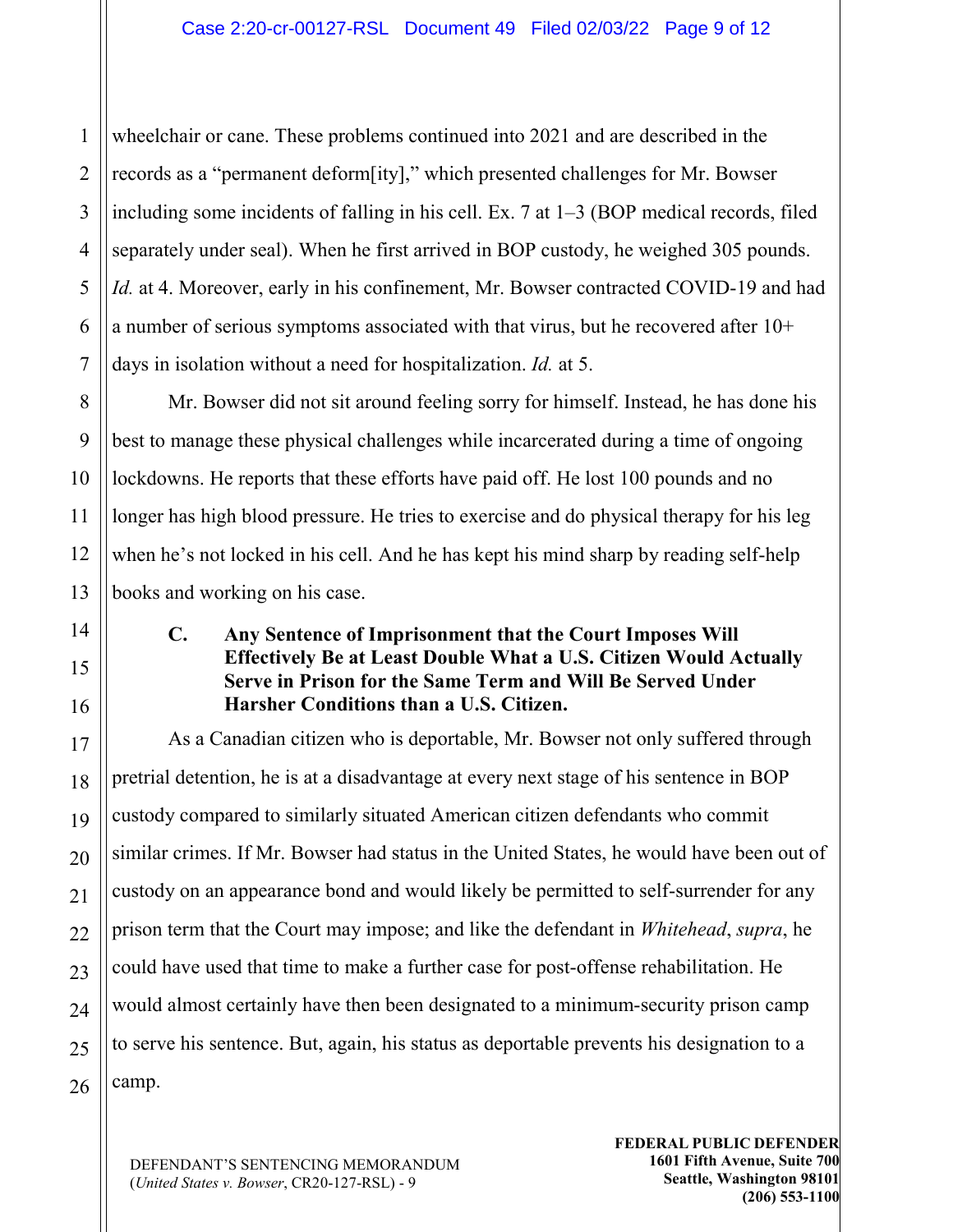Those disparities also affect the length of time he will be confined if sentenced to the same term that a non-deportable defendant would receive. Mr. Bowser would be an excellent candidate for the recently implemented Earned Early Release program created by the First Step Act. *See* 

*[https://www.bop.gov/inmates/fsa/docs/bop\\_fsa\\_rule.pdf.](https://www.bop.gov/inmates/fsa/docs/bop_fsa_rule.pdf)* Under the statute and the BOP regulations, most non-violent offenders can earn 15 days of time-credits for every 30 days of successful participation in programming in the BOP. 18 U.S.C.

 $\S$  3632(d)(4)(A)((i) and (ii). That provision effectively provides the prisoner with a 50% reduction in time spent behind bars. Those credits are then applied to prerelease custody, e.g., time on home detention or in an RRC or on supervised release. However, due to Mr. Bowser's deportability, he cannot be transferred to such prerelease custody, and the statute prohibits him from earning those credits because he is now a "deportable alien." *Id.* at § 3632(d)(4)(E).

Based on Mr. Bowser's diligent efforts at self-improvement under the harshest of pretrial conditions, there can be little doubt that he wished to take full advantage of the requisite BOP programming and would have been granted the full benefit from those programs.<sup>[2](#page-9-0)</sup>

Another program which would have enabled Mr. Bowser's release one year earlier is the RDAP substance abuse program. He qualifies based on his long-time abuse of alcohol (PSR ¶ 89), but cannot be released early because of his status as deportable. When comparing Mr. Bowser to similarly situated non-deportable offenders with the same imprisonment sentence, Mr. Bowser will serve twice as long in prison custody, at a higher custody level, and will not be eligible for an additional year off for RDAP.

<span id="page-9-0"></span> $2$  The statue gives very little discretion to the BOP. It provides that the BOP "shall" transfer prisoners" to prerelease custody should they earn the credits through programming. 18 U.S.C. § 3632(d)(4)(C).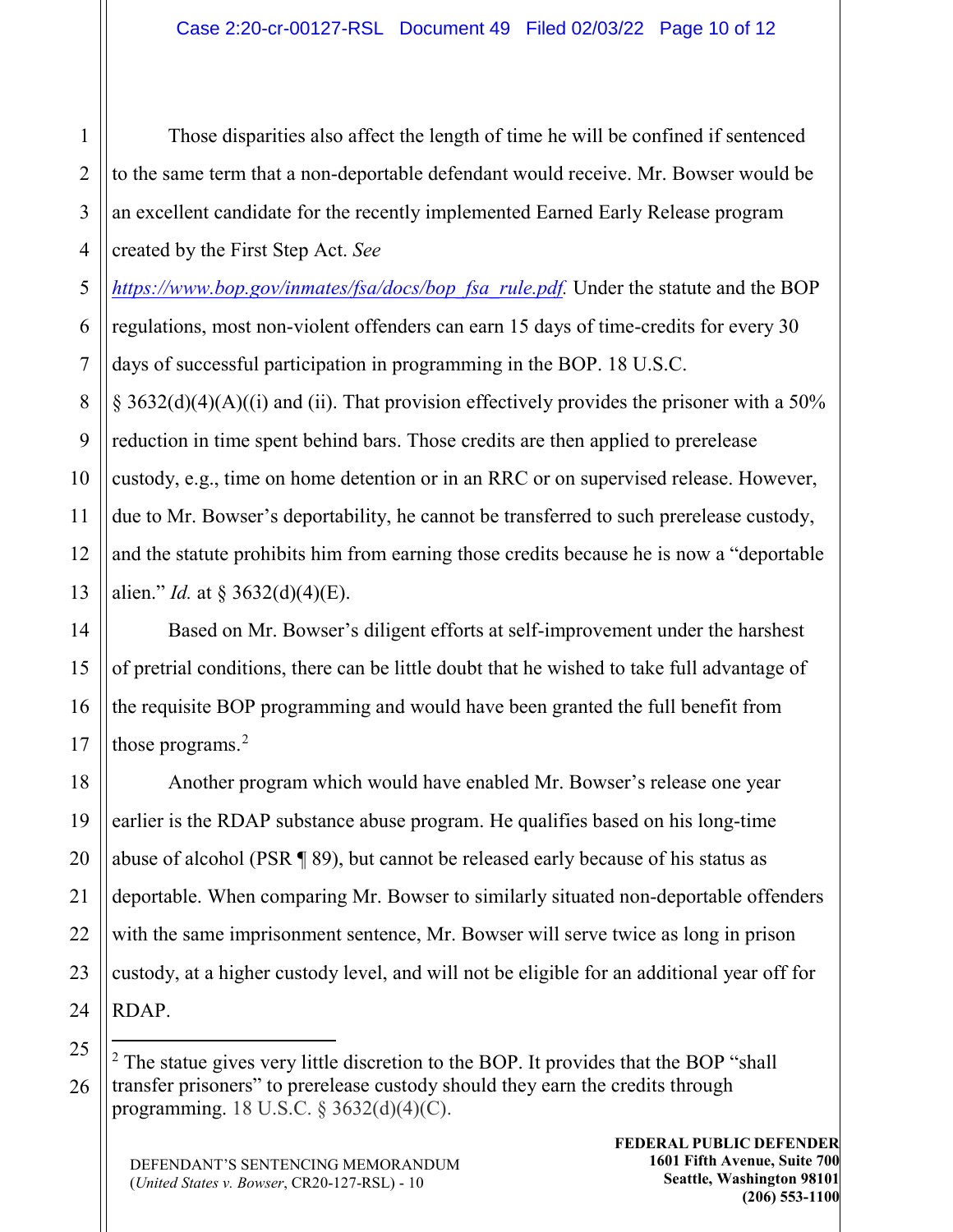If sentenced to a term greater than 19 months, Mr. Bowser's status will prevent him from designation to a camp, and any future period of confinement will likely be in a facility that houses BOP prisoners who are otherwise deportable, such as Mr. Bowser. These are often private prisons under contract with BOP and have a bad reputation, for among other things poor medical care. While the Biden Administration is currently in the process of terminating these private prison contracts, it is unclear when these facilities will no longer be utilized for this purpose. Currently, FPD has three Canadian clients in three such facilities: McCrae CI in Georgia, Oakdale 1 FCI in Louisiana, and North Lake CI in Michigan. (BOP Inmate Locator, last checked Feb. 3, 2022). This combination of negative impacts, due solely to Mr. Bowser's status as a "deportable alien," creates an extraordinary disparity which should be considered by the Court under 18 U.S.C. § 3553(a)(6).

In addition to the statute, the case law permits the Court to consider such disparities in determining an appropriate sentence. *See United States v. Navarro-Diaz*, 420 F.3d 581 (6th Cir. 2005) (in illegal reentry case with guidelines of 57–71 months, case remanded because of *Booker* where district court noted defendant would be punished more than citizen because not eligible for six months in halfway house at end of sentence); *United States v. Davoudi*, 172 F.3d 1130 (9th Cir. 1999) (where defendant convicted of making false statements to bank, district court had discretion to depart downward because deportable alien may be unable to take advantage of minimum security designation of the up to six months of home confinement authorized by 18 U.S.C. § 3624(c), but court's discretionary failure to do so not reviewable); *United States v. Charry Cubillos*, 91 F.3d 1342, 1344 (9th Cir.1996) (same); *United States v. Farouil*, 124 F.3d 838 (7th Cir. 1997) (where defendant charged with importing heroin, district court may consider whether defendant's status as a deportable alien would result in unusual or exceptional hardship in conditions of confinement that might warrant a